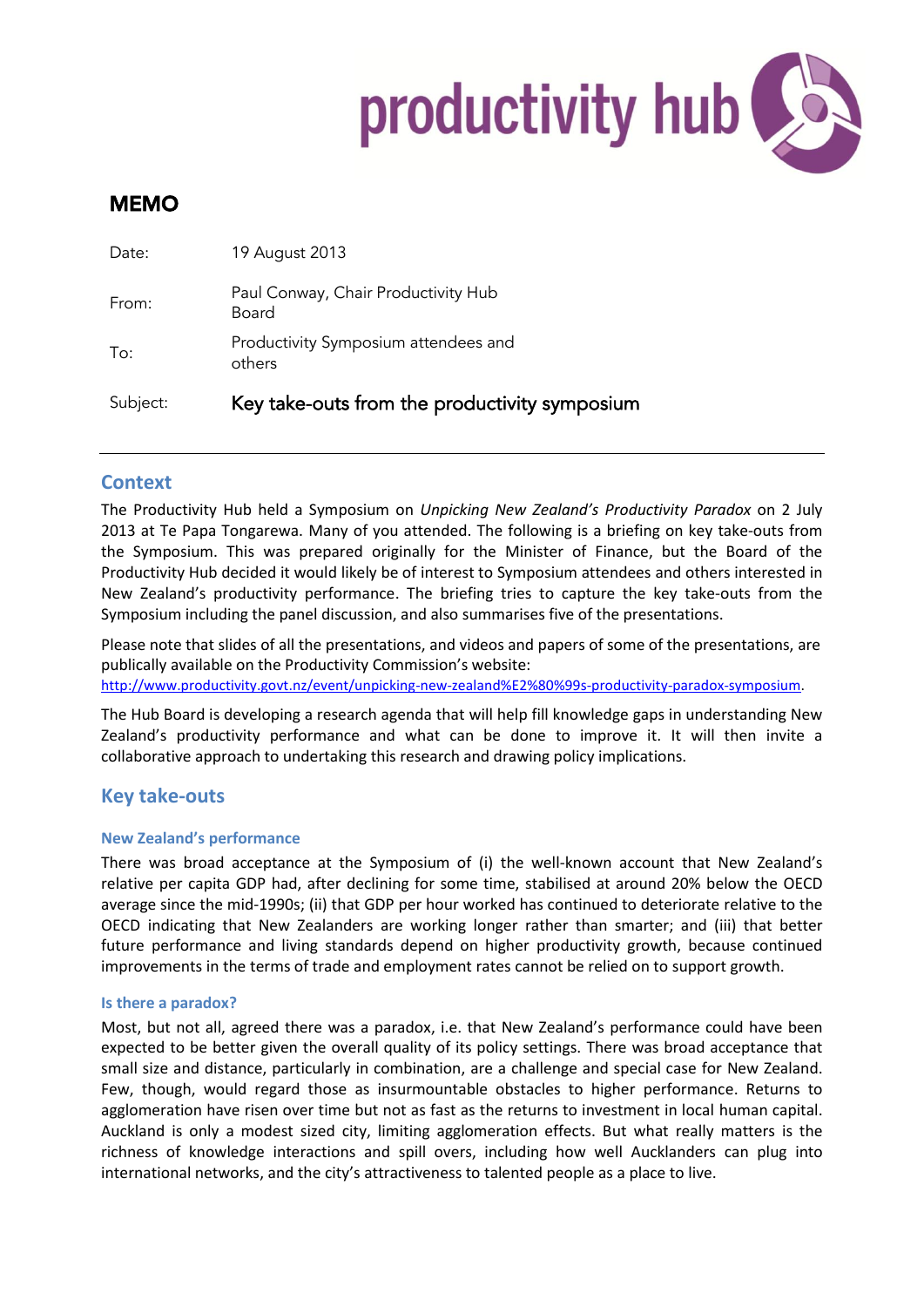Regarding New Zealand's policy settings, their 'overall quality' is a comparative concept. OECD composite indicators of regulatory quality – which are fairly crude measures – suggest that New Zealand was close to best in class in the 1990's, but fell off the pace subsequently as we reversed some earlier progress, but also as others lifted their game. Even when near the top of the class there remains plenty of scope to improve. And given other disadvantages, New Zealand needs to retain a strong focus on continuous improvement of its regulatory frameworks.

### **Where are the areas where policy should focus?**

**Human capital** – There is strong evidence that investment in human capital generates a range of positive spill-overs and pays off in economic performance. New Zealand is doing well on some measures – ahead of many richer countries – but is nevertheless behind top countries which are also increasing their lead (eg Singapore and Hong Kong).

**Entrepreneurship** – Ed Glaeser demonstrated that a history of large firms and large plantations is not a good heritage for an entrepreneurial culture, and the opposite holds for a small-firms legacy (he compared the garment-trade heritage in New York versus steel in Pittsburgh) potentially including small family-owned farms. New Zealand doesn't look badly placed as an environment for entrepreneurs.

**International connections** – These, of course, are vital to counter the effects of isolation. New Zealand trade-to-GDP is low and exports are typically not well-integrated into global value chains. Lifting trade and knowledge flows would support scale and innovation. Promoting more competition from foreign suppliers would push sheltered local firms to lift their game. The non-tradable sector, particularly many services, feed into export products and need to perform well to support their competitiveness.

Policy options for lifting New Zealand's productivity growth need to keep in mind opportunities to improve New Zealand's interaction with the rest of the world. For example, we shouldn't just "promote exports" but, instead, think about how New Zealand connects to the global economy and where that creates opportunities. New Zealand needs to keep moving away from the 'make it', 'pack it', 'send it' export paradigm and get more connected with suppliers and customers. Future improvements in technology – such as cheap, high-quality video conferencing – could also change the game in terms how the challenges of agglomeration and distance affect New Zealand.

**Auckland –** A strong theme was that large cities play a key role through enabling simultaneous achievement of scale, specialisation and diversity, including from face-to-face contact, human-capital and knowledge spill overs, attracting talented people, and having deep international connections. Auckland shows up on some measures as well connected internationally (e.g., accounting services via the local presence of international firms) but is inevitably a small city and will need to "out-perform" on internal and international linkages to counter its size disadvantage.

**Regulations** have pervasive effects on business costs, competition, and ability to achieve efficient scale. This is an area, along with the quality of institutions, for on-going attention, and improvement. The Productivity Commission's new inquiry is an important opportunity to examine this area from a different, broader perspective – seeing what can be learnt from looking across regulatory regimes.

**R&D and innovation** – International comparisons suggest that New Zealand is underperforming in these areas and that they are important determinants of overall productivity performance. Getting better at this is an important part of resolving the paradox. New Zealand should aim its knowledge investments to get the maximum leverage from the global knowledge pool.

**Information and Communications Technology (ICT) -** New Zealand firms have invested in ICT to an extent that matches their counterparts in other countries. But many have not yet learnt how to use it productively. Devising new business models around the potential capability of new ICT and leveraging worker skills effectively is key. In too many cases, it seems firms are content to simply "computerise" or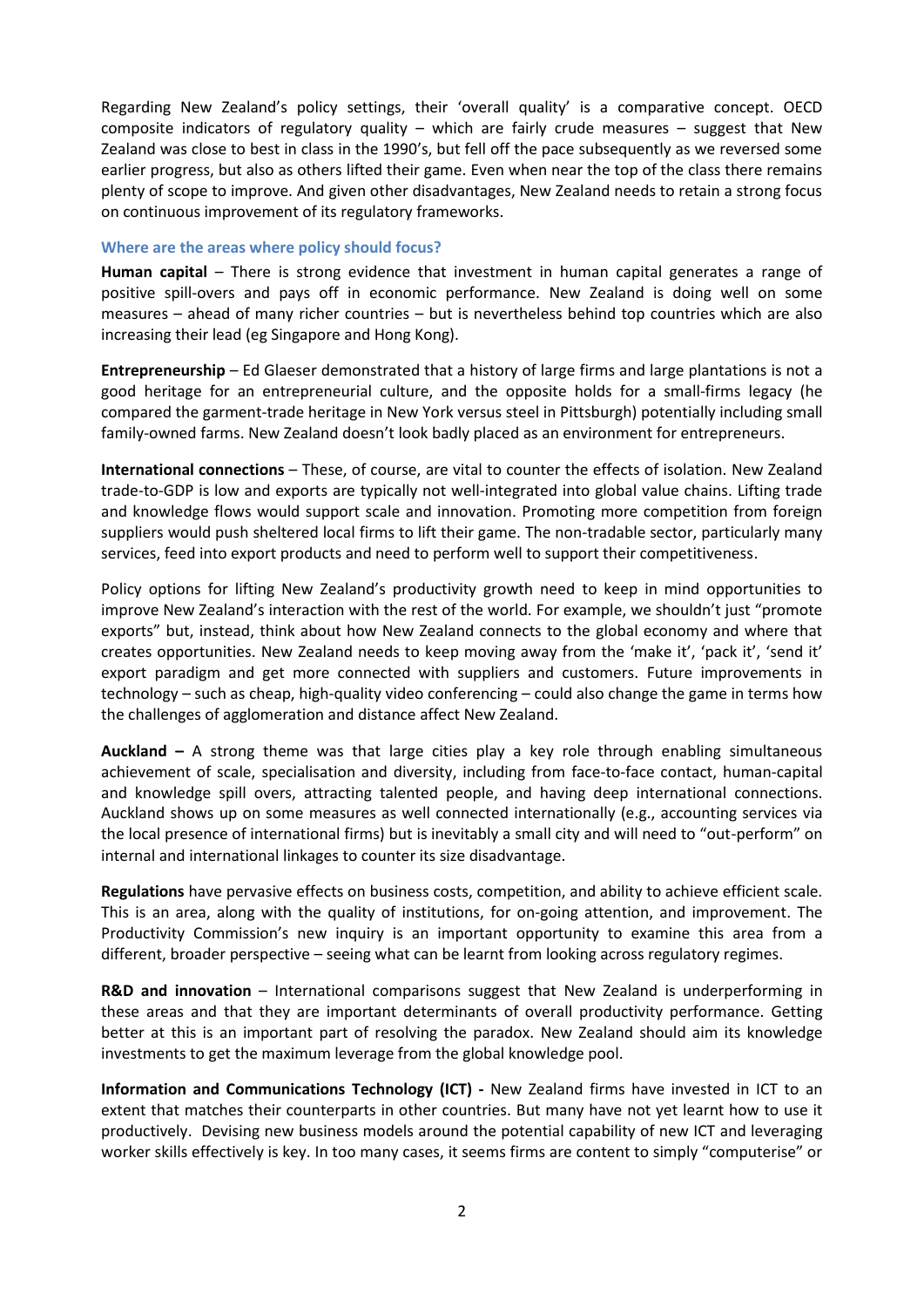"web-enable" existing processes. Air NZ and ASB have been at the leading edge of local ICT innovation, noting that a common thread here was the leadership of Ralph Norris.

**Saving** – Low national saving is a feature of New Zealand. Higher saving would likely lead to more investment over time as it appears to have done in Australia.

**Some industries could do a lot better** – New Zealand's construction industry is well behind US productivity benchmarks. The key to better performance lies in scale and pre-fabrication. Customisation is expensive in the US too. Good regulations that facilitate scale can be a substitute for agglomeration. Regulation should support not hinder pre-fabrication and mass-production and reduce the need for designs to be site specific.

**Industry composition: some new industries beckon** – industry composition seems to matter for productivity growth but the record of governments trying to influence it is very mixed, depending in part on the quality of public administration. Even then, there are many commentators (Ed Glaeser in particular at the Symposium) that argue the development route should be via human-capital policies and other broad support, not by making (and risking) narrow choices. Developing new-product business lines is easier where the capabilities needed already exist. New Zealand has the problem of being situated in a 'sparsely populated part of product space' with few adjacent products. Either it needs to unhook from biological limits (or, as one commentator put it, 'get off the grass') or build more of the adjacent products around our existing biological base. This is essentially an argument for moving to a stronger focus on the intellectual property – and the marketing of that – which has accumulated from the huge investments New Zealand has made in human capital and knowledge around its primary industries.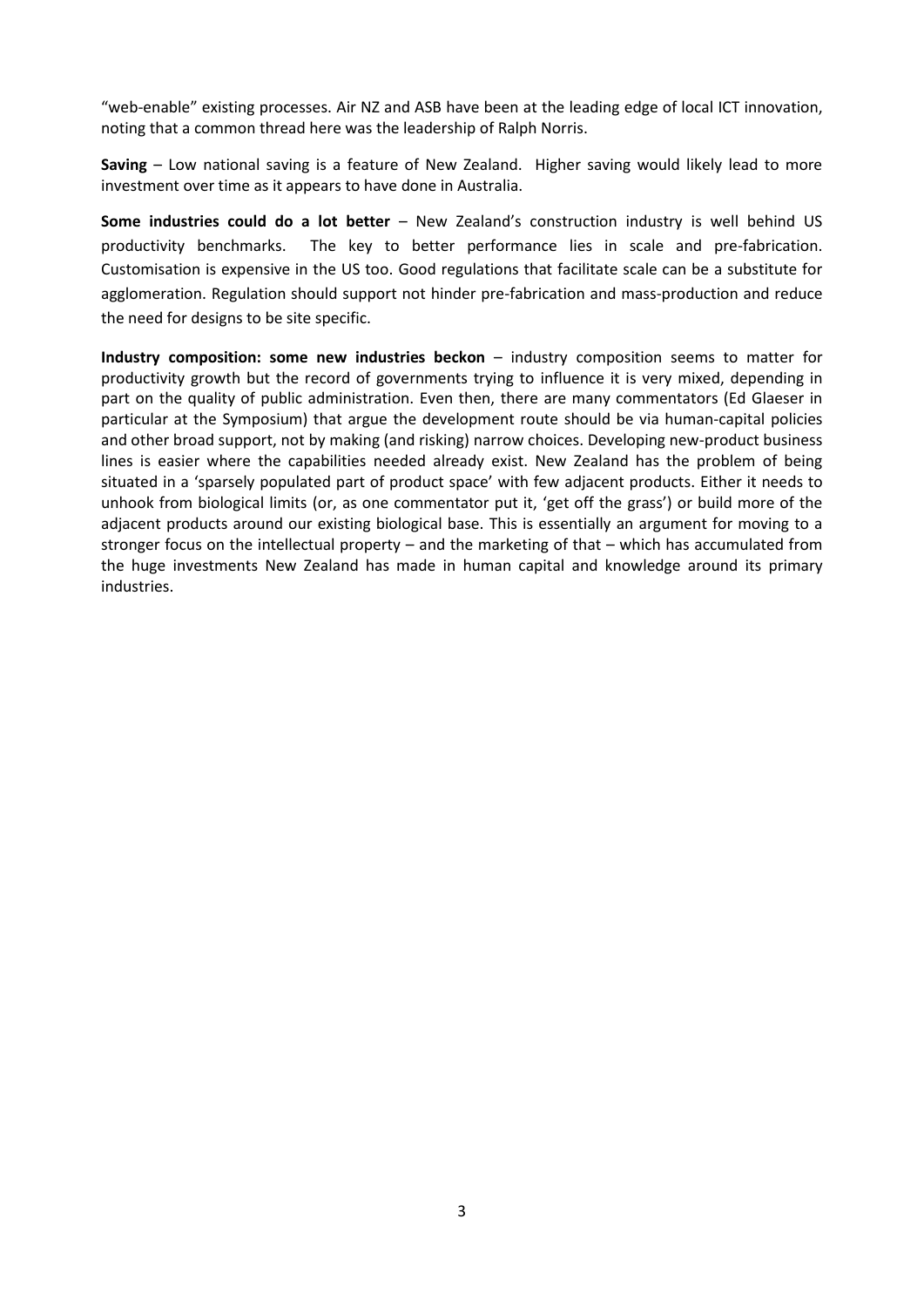# **A selection of points from the main presentations**

### 1. 'Investigating New Zealand-Australia productivity differences: Comparisons at industry level' by Geoff Mason, Senior Research Fellow, National Institute of Economic and Social Research, London

The research behind this presentation was jointly commissioned by the Productivity Commission, Treasury and MBIE with active participation by Statistics NZ and the Australian Bureau of Statistics. It provides a solid basis for comparisons of levels of industry productivity using data sets that were not available previously. The data and results are likely to prove invaluable for future analysis.

- The average level of labour productivity in New Zealand across all market industries was more than a third lower than in Australia, in 2009. New Zealand's lower multi-factor productivity contributed 57% of this labour productivity gap, while lower physical capital per worker, contributed 39% (Figure 1)
- The research estimated new measures of labour quality by industry (based on qualifications and wages). Australia has pulled ahead in the proportion of graduates and sub-degree qualifications but the gaps are not large. Hence, only 4% of the labour-productivity gap is estimated to arise from differences in labour quality (Figure 2).
- Another way to decompose the labour-productivity gap is by comparing industry structure. 30% of the gap arises from differences in industrial structure with Australian employment more concentrated in some high-productivity industries (mining, electricity) and less concentrated in some lower-productivity industries (primary sector and food and beverage manufacturing). The remaining 70% is due to productivity differences across the countries within the same industry.
- Estimates suggest that Australia was ahead in 2009 on both labour productivity and MFP in 12 industries, while New Zealand was ahead on both measures in 5 industries.



Figure 4.1: Average capital per hour worked (US\$2009), total market industries, Australia-NZ differences in workforce qualifications



- AUS-No post-schoo

--<br>---<br>NZ-No post-school

-<br>AUS-Post-school

qualification:<br>Rachelor leve

NZ-Post-school qualifications below

Bachelor level

-<br>- NZ - Graduates

AUS-Graduates

## 2. 'New Zealand's performance in an OECD context' by Alain de Serres, Division Head, Economics department, OECD

OECD economists have acknowledged the New Zealand paradox for some time. In their eyes, New Zealand is an interesting and important case that presents a challenge to their conventional wisdom and advice.

The OECD undertook new research to present at the Symposium. The approach used a relatively straightforward growth model that explained a lot, but not all, of the differences between OECD countries in labour productivity and GDP per capita. The model estimated contributions from physical and human capital in each country. It then explored the possible contribution of three determinants not included in the model: geographic location, intangible capital, and labour force composition.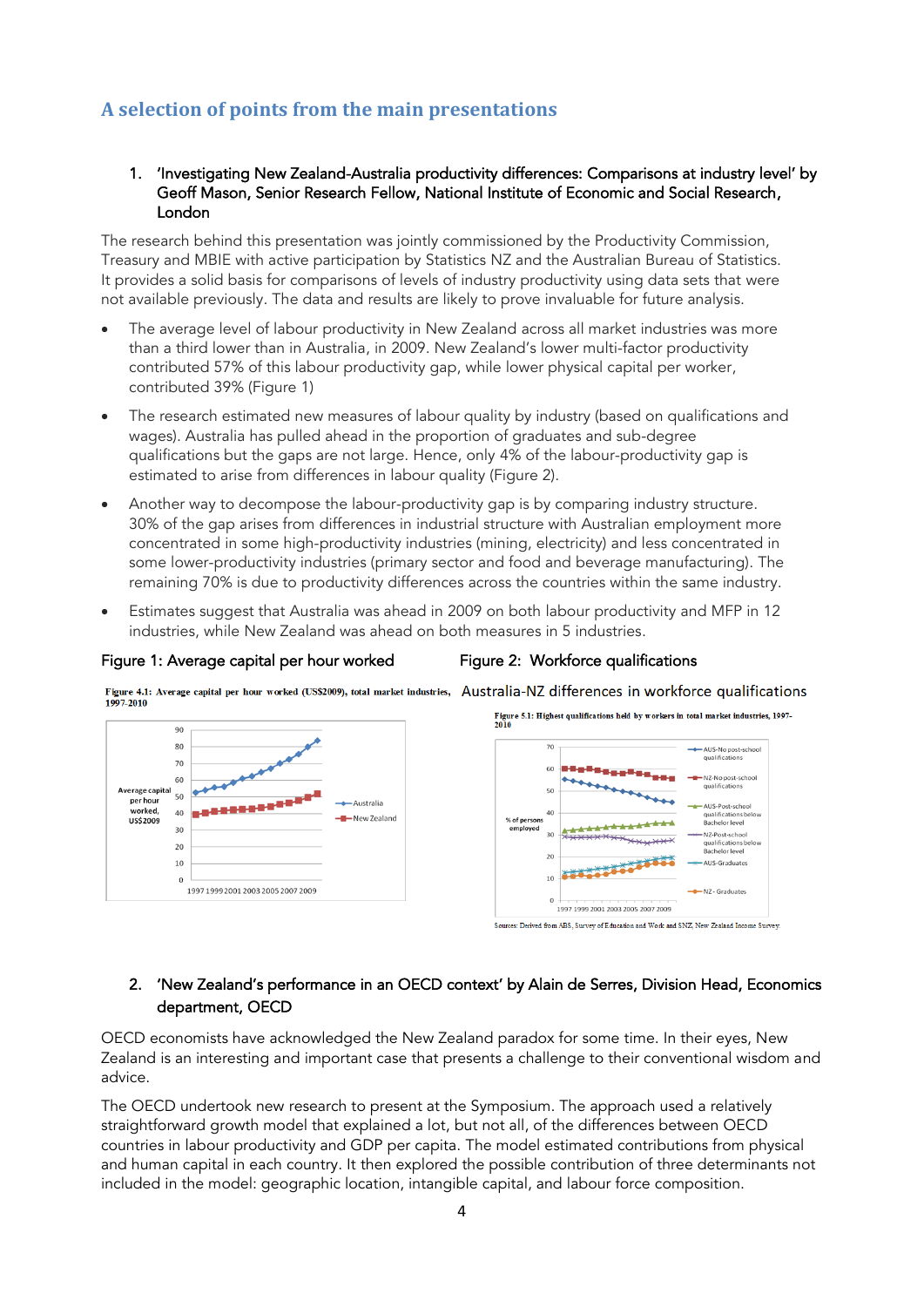The model predicts the paradox: given policy settings, GDP per capita in New Zealand is predicted to be 20% above the OECD average. In reality, it is 20-23% below the average – a gap of 40-43 percentage points (Figure 3).

- New Zealand's investment in physical and human capital is comparable to that of other OECD countries (the finding in the previous presentation that New Zealand is capital shallow relative to Australia partly reflects above-average investment in Australia). So MFP is where the problem seems to lie – New Zealand's MFP has fallen relative to other countries and is now 30% below the OECD average and 60-65% below the US.
- Investment in knowledge-based capital or intangible assets has become more important than investment in physical capital in some countries. But New Zealand is not included in crosscountry studies of knowledge-based capital so it is difficult to know how it compares in this respect.
- New Zealand has low levels of investment in business R&D, which could explain up to 10% of the gap in GDP per capita. In some broader measures of innovation, New Zealand compares favourably eg on trademarks registered abroad but the score relating to the service sector is low.
- ICT is a crucial driver of innovation, particularly in services. ICT investment in New Zealand has been low compared to other OECD countries but is catching up. It takes time for firms to figure out how to use ICT capital effectively.
- Management in New Zealand firms is below average in international comparisons and improving to best practice could significantly improve productivity growth. There is also room for improvement in access to venture capital and the regulation of professional services.
- The return to investment in knowledge-based capital is dependent on the size of the market. New Zealand's distant location inhibits this. In fact distance accounts for a large share of New Zealand's gap in GDP per capita. According to the model, sorting R&D and distance eliminates a large part of the gap in New Zealand's GDP per capita.
- While not much can be done about distance itself, New Zealand can do things to reduce its impact. Some trade modelling interestingly suggests that New Zealand's bilateral trade flows could be configured more effectively (eg, based on market size and geography, it should now trade more with Latin America and China) (Figure 4).

### Figure 3: Structural policies and GDP per capita Figure 4: NZ's bilateral trade flows





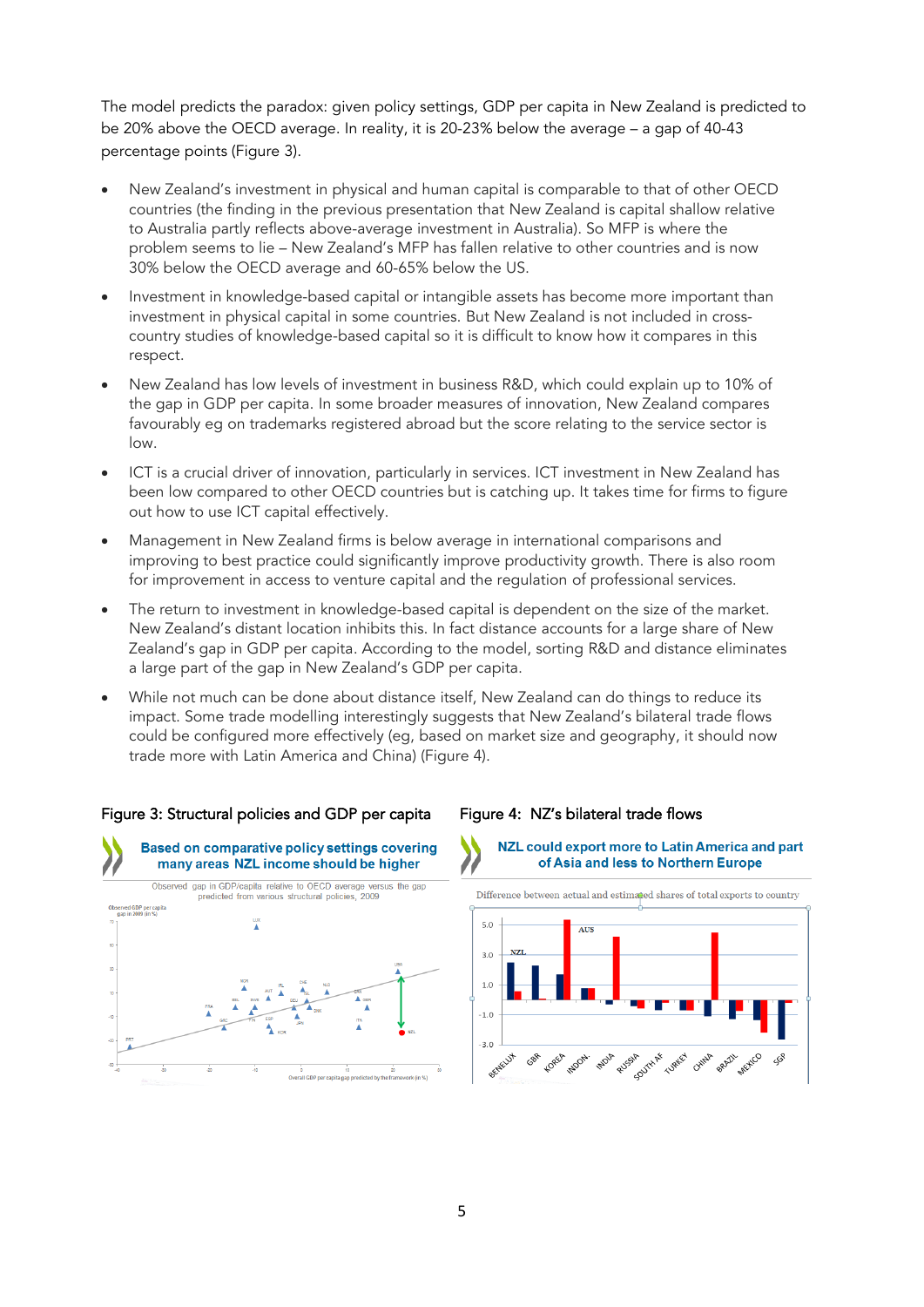### 3. 'Unpicking New Zealand's Productivity Paradox' by Roger Procter, Chief Economist, Ministry of Business, Innovation and Employment

The presentation examined industry and firm performance to understand what is driving New Zealand's relatively poor productivity performance. It assessed firms' innovation performance since innovation lies at the heart of economic growth and development. Innovation is influenced by the business environment with scale and competition being particularly important.

- The distribution of productivity across firms in similar industries appears to be very wide in New Zealand. This suggests low intensity of competition in New Zealand, which inhibits incentives to innovate and the process of 'creative destruction' that allocates resources to successful firms.
- Increasing trade and competition would improve innovation and reduce the firm-level distribution of productivity. This would improve New Zealand's productivity performance considerably.
- Trade improves competition and specialisation, which promotes economic growth. Low trade compounds New Zealand's poor productivity performance and partly reflects aspects of the business environment (low competition, the high currency).
- New Zealand's employment share has shifted towards low-productivity and low-productivitygrowth industries, which has had a harmful effect on aggregate productivity performance. Research by Macmillan and Rodrik on Latin America associates this "adverse restructuring" with rigid labour markets, exports of primary products and currency over-valuation. New Zealand has relatively flexible labour markets but shares the other two features.
- New Zealand has good policy setting for an average OECD country. But New Zealand is not an average OECD country and we cannot assume that "big-country" policy settings will be enough.

## 4. 'Productivity and Growth: Education, agglomeration and entrepreneurship' by Edward Glaeser, Professor of Economics, Harvard University

Professor Glaeser is a world expert on the role of cities in modern economies.

- The presentation examined the dynamics of cities and agglomeration focussing predominantly on human capital. Both education and entrepreneurship (which Glaeser sees as a form of human capital) are key ingredients of economic success.
- Agglomeration matters; this shows up in many findings that productivity rises with employment density. Cities with initially higher concentration of graduates, experience faster increases in human capital and are more successful. The returns to agglomeration/cities have gone up because of high returns to knowledge and innovation. Complexity of transactions involving new knowledge place a premium on face-to-face relationships.
- But returns to human capital have gone up even faster than returns to agglomeration. New Zealand has strong potential because the future labour force (ie, current students) score high in PISA tests. Yet it is behind the Asian leaders such as Singapore and Hong Kong who are not only leading the pack but pulling away. By contrast, Sweden is off the pace and going backwards.
- Agglomeration is a challenge for New Zealand, so education and entrepreneurship must compensate. It should also do all it can to make the country an attractive place for skilled and talented people to come to and return to.
- New Zealand should not rest on its laurels in education. The highest returns would come from replacing bad teachers with good teachers. There is clear evidence that good teachers who raise test scores of a student also raise his/her adult earnings. Constant experimentation, innovation and evaluation in education is required.